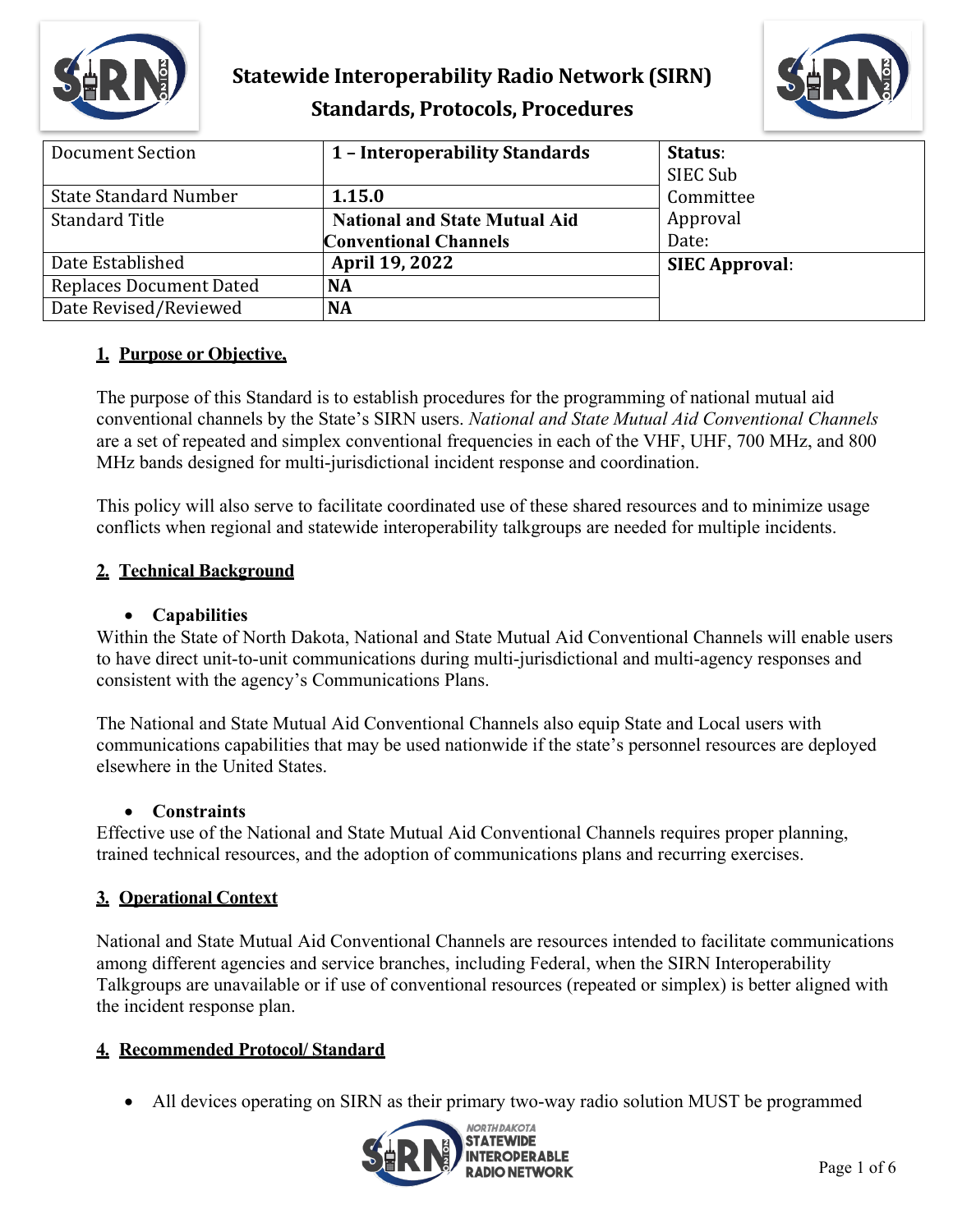



with the 700/800 MHz Mutual Aid Conventional Channels. A complete list of channels is provided in Appendix A.

- All counties will share their CW MA 3 and CW MA 4 with adjacent counties for cross border county interoperabiltiy
- All dual band devices operating on SIRN as their primary two-way radio solution MUST be programmed with the VHF Mutual Aid Conventional Channels.
- All dual band /multi band devices operating on SIRN as their primary two-way radio solution MUST be programmed with the 700 MHz and VHF Mutual Aid Conventional Channels

Reference SIRN Standard *1.8.0 SIRN Minimum Programming Standard*.

### **5. Recommended Procedure**

### **State and Federal Regulations**

• Use of National Mutual Aid Channels MUST comply with applicable FCC, ANSI and NTIA standards and rules.

### **Coordination and Use**

As shared interoperable resources, the Mutual Aid Conventional Channels require planning and coordination as described below:

- Units requiring use of the mutual aid conventional channels shall verify that the channel is available via on-air announcement before use.
- Use of the Mutual Aid Conventional Channels will generally be determined through ICS-205 Plans developed by State or local agencies. Such Incident Communications plans will delineate how the Mutual Aid Conventional Channels will be requested, approved, monitored, and deactivated.
- The Mutual Aid Conventional Channels are nationwide resources and hence may require coordination with neighboring states.
- Communications Plans shall designate a Communications Liaison responsible for designing and implementing Mutual Aid Conventional Channels usage for the duration of incidents.
- In some cases, Mutual Aid Conventional Channels may need to be pre-reserved or assigned by request. If an incident is designated to require approval for the use of Mutual Aid Conventional Channels, agencies seeking to use these resources shall indicate (i) purpose, (ii) expected duration for use, (iii) incident point of contact, and (iv) requested number of ND MAs (or Regional MAs). Examples include large, localized incidents with multiple state, local or federal agencies requiring access to these conventional resources.

## **Training Exercises**

Training on the use of Mutual Aid Conventional Channels and similar communications preplans is encouraged.

## **Unit Identification**

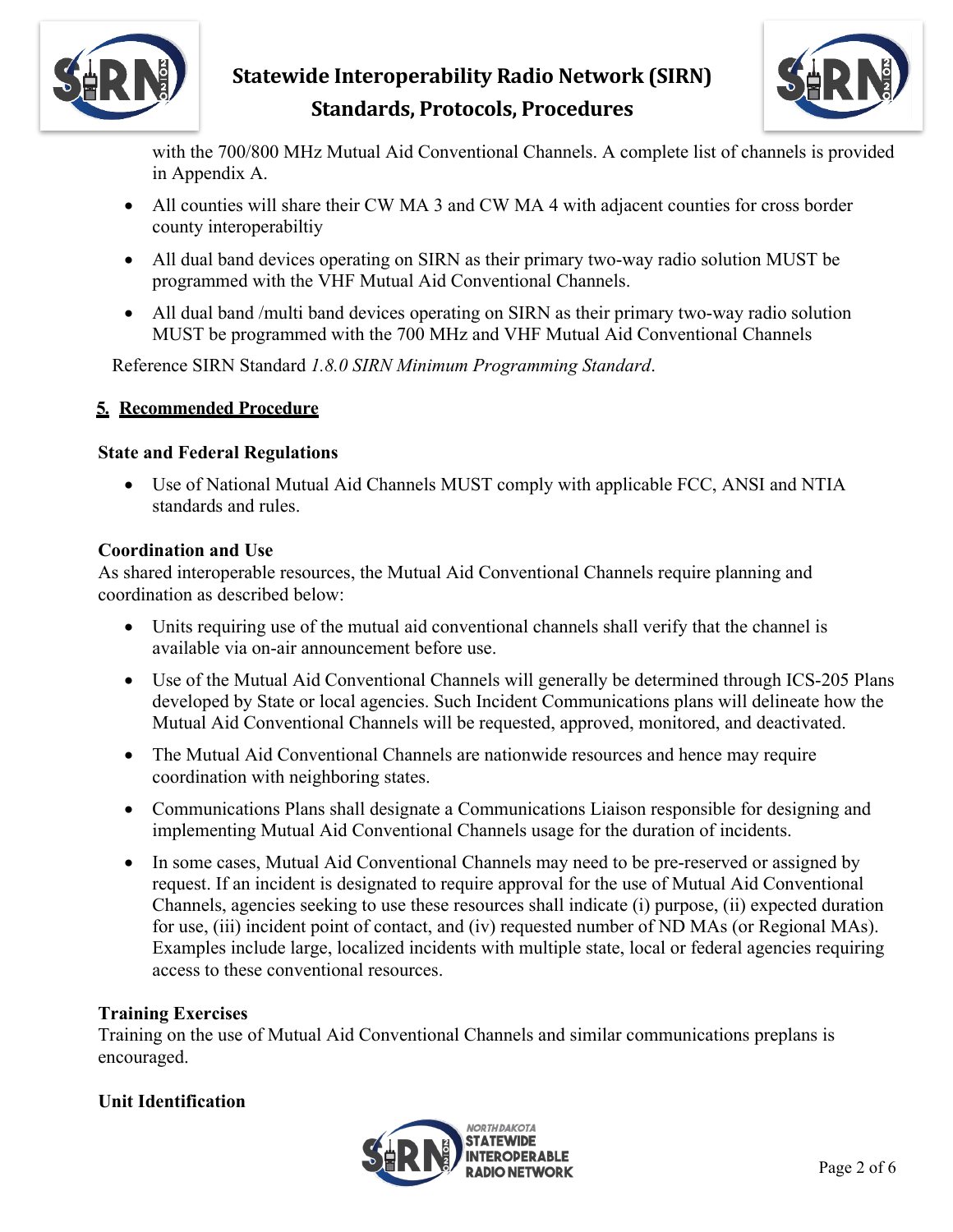



When operating on the Mutual Aid Conventional Channels, users should initially identify themselves using plain English.

### **Use of 10-Codes and Acronyms**

Users should not use 10-codes, signals, unique acronyms, or other codes on the Mutual Aid Conventional Channels following NIMS standards. Plain language should be used in all cases. See SIRN *Standard 1.3.0 North Dakota Plain Language.*

### **Termination of Use**

At the end of the event, the initiating dispatch center will clear the Status Board so other communication centers will know this resource is available for use.

## **Additional Channels and Canadian Interference Restriction**

Additional 700 MHz channels are available for simplex use; however, those channels are restricted for use within 100 km of the Canadian Border. Agencies requiring additional 700 MHz simplex channels should inquire with the regional administrator or the SIRN statewide system administrator.

### **6. Management**

The Statewide System Administrator, in conjunction with the SIEC, shall ensure that the policy and procedure herein for usage and assignment of the regional and statewide interoperability talkgroups is followed.

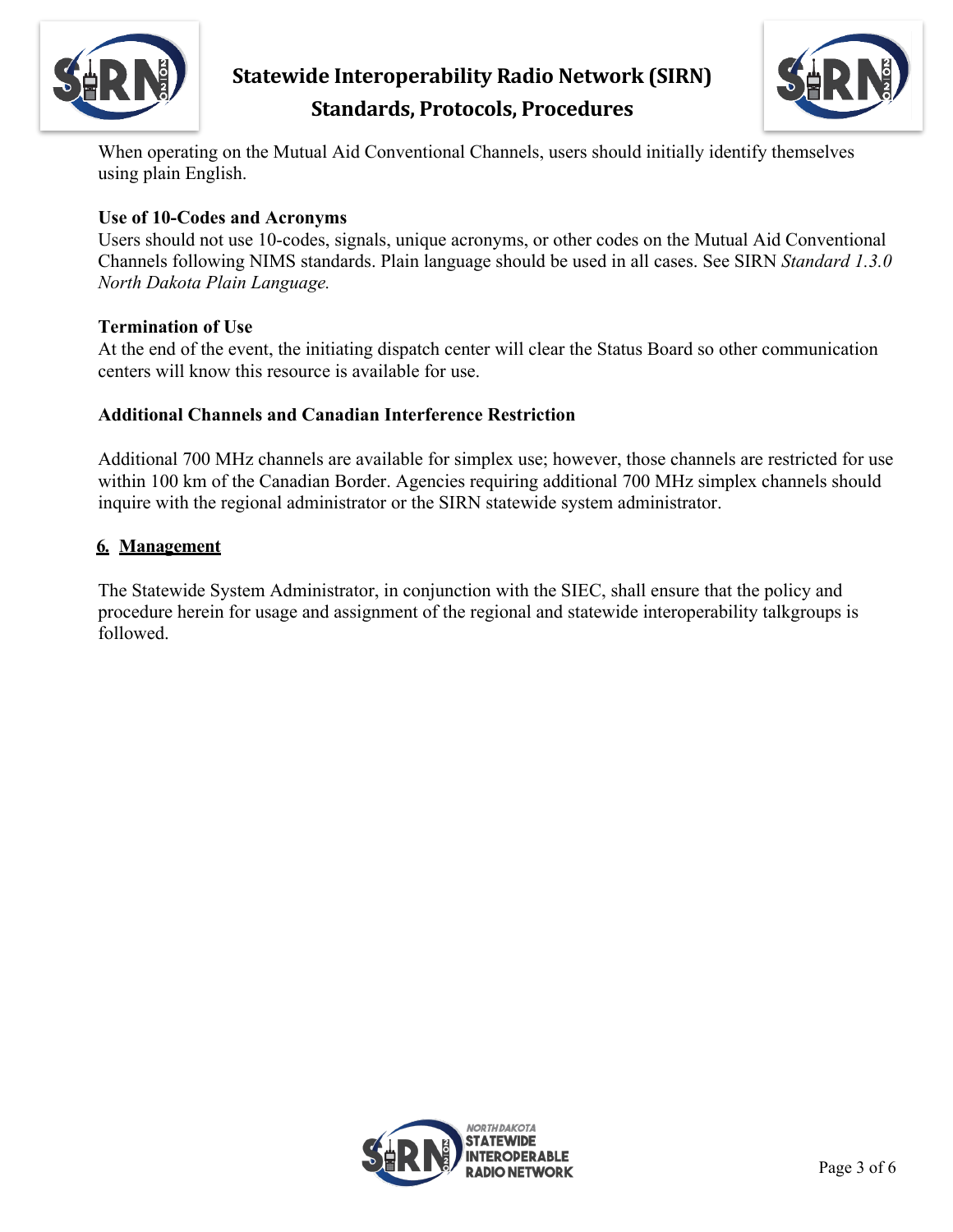



## **Appendix A: National Mutual Aid Conventional Channels**

### **800 MHz**

| <b>Name</b> | <b>Base Station</b><br><b>Transmit</b> | <b>Base Station</b><br><b>Receive</b> | <b>CTSS</b> | Monitoring<br>Agency | <b>Use</b>     |
|-------------|----------------------------------------|---------------------------------------|-------------|----------------------|----------------|
| 8CALL90     | 851.0125                               | 806.0125                              | 156.7       | ALL                  | Haling Channel |
| 8CALL90D    | 851.0125                               | 851.0125                              | 156.7       |                      |                |
| 8TAC91      | 851.5125                               | 806.5125                              | 156.7       |                      |                |
| 8TAC91D     | 851.5125                               | 851.5125                              | 156.7       |                      |                |
| 8TAC92      | 852.0125                               | 807.0125                              | 156.7       |                      |                |
| 8TAC92D     | 852.0125                               | 852.0125                              | 156.7       |                      |                |
| 8TAC93      | 852.5125                               | 807.5125                              | 156.7       |                      |                |
| 8TAC93D     | 852.5125                               | 852.5125                              | 156.7       |                      |                |
| 8TAC94      | 853.0125                               | 808.0125                              | 156.7       |                      |                |
| 8TAC94D     | 853.0125                               | 853.0125                              | 156.7       |                      |                |

## **700 MHz Mutual Aid Conventional Channels**

| <b>Name</b> | <b>Primary Use</b>             | <b>Base Station</b><br><b>Transmit</b> | <b>Base</b><br><b>Station</b><br>Receive | <b>NAC</b><br><b>Tone</b> | Canada<br><b>Restriction</b> |
|-------------|--------------------------------|----------------------------------------|------------------------------------------|---------------------------|------------------------------|
| 7CALL50/50D | 7CALL50 - Primary Calling      | 769.24375                              | 799.24375                                | 293 NAC                   |                              |
| 7TAC51/51D  | 7TAC51 - General Public Safety | 769.14375                              | 799.14375                                | 293 NAC                   |                              |
| 7TAC52/52D  | 7TAC52 - General Public Safety | 769.64375                              | 799.64375                                | <b>293 NAC</b>            |                              |
| 7TAC53/53D  | 7TAC53 - General Public Safety | 770.14375                              | 800.14375                                | <b>293 NAC</b>            |                              |
| 7TAC54/54D  | 7TAC54 - General Public Safety | 770.64375                              | 800.64375                                | <b>293 NAC</b>            |                              |
| 7TAC55/55D  | 7TAC55 - General Public Safety | 769.74375                              | 799.74375                                | <b>293 NAC</b>            |                              |
| 7TAC56/56D  | 7TAC56 - General Public Safety | 770.24375                              | 800.24375                                | 293 NAC                   |                              |
| 7GTAC57/57D | 7GTAC57 - Other Public Service | 770.99375                              | 800.99375                                | <b>293 NAC</b>            |                              |
| 7MOB59/59D  | 7MOB59 - Mobile Repeater       | 770.89375                              | 800.89375                                | 293 NAC                   |                              |
| 7LAW61/61D  | 7LAW61 - Law Enforcement       | 770.39375                              | 800.39375                                | <b>293 NAC</b>            |                              |
| 7LAW62/62D  | 7LAW62 - Law Enforcement       | 770.49375                              | 800.49375                                | <b>293 NAC</b>            |                              |
| 7FIRE63/63D | 7FIRE63 - Fire                 | 769.89375                              | 799.89375                                | <b>293 NAC</b>            |                              |
| 7FIRE64/64D | 7FIRE64 - Fire                 | 769.99375                              | 799.99375                                | <b>293 NAC</b>            |                              |
| 7MED65/65D  | 7MED65 - EMS                   | 769.39375                              | 799.39375                                | <b>293 NAC</b>            |                              |
| 7MED66/66D  | 7MED66 - EMS                   | 769.49375                              | 799.49375                                | <b>293 NAC</b>            |                              |

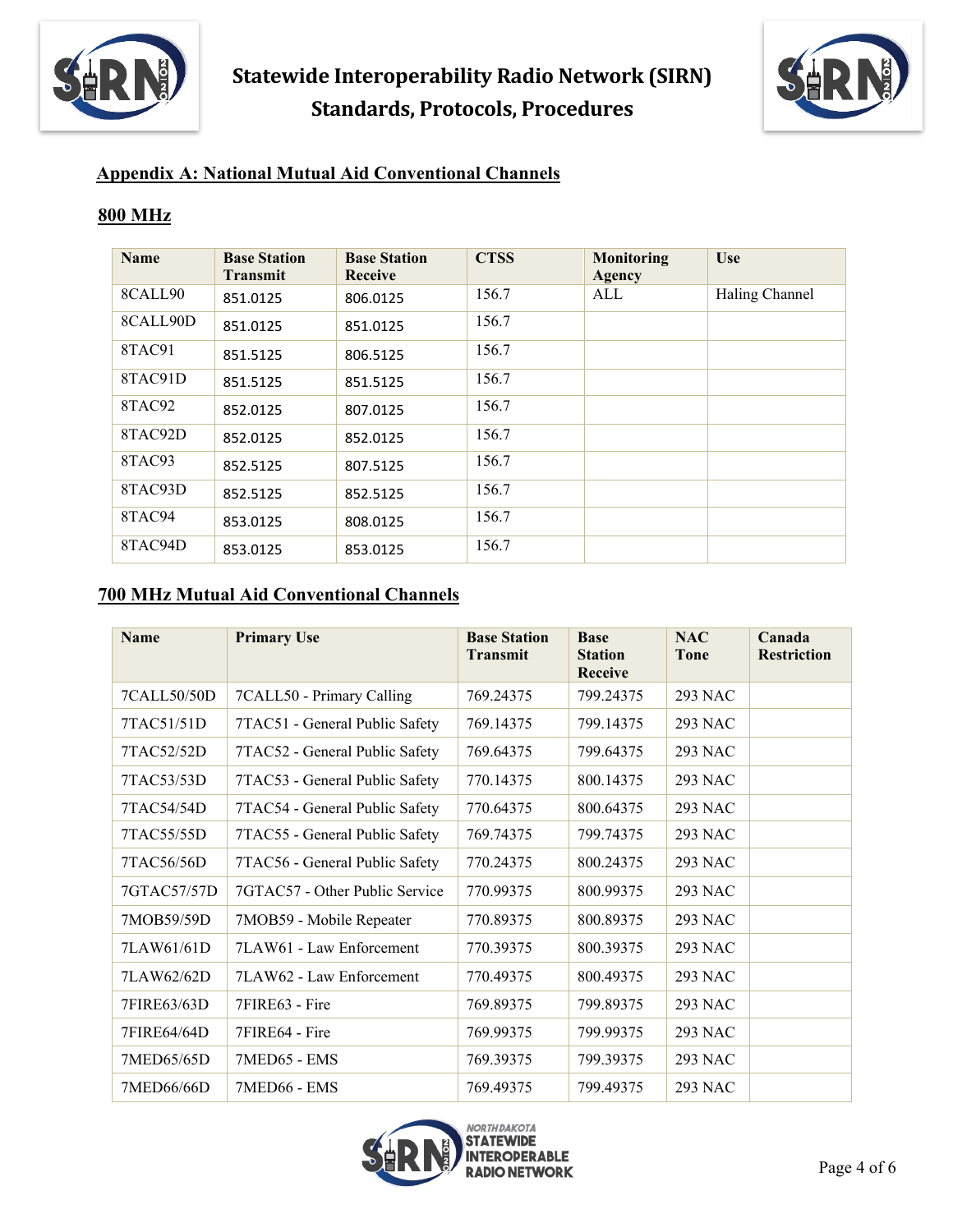



| <b>Name</b> | <b>Primary Use</b>             | <b>Base Station</b><br><b>Transmit</b> | <b>Base</b><br><b>Station</b><br><b>Receive</b> | <b>NAC</b><br><b>Tone</b> | Canada<br><b>Restriction</b> |
|-------------|--------------------------------|----------------------------------------|-------------------------------------------------|---------------------------|------------------------------|
| 7DATA69/69D | 7DATA69 - Mobile Data          | 770.74375                              | 800.74375                                       | 293 NAC                   |                              |
| 7CALL70/70D | 7CALL70 - Secondary Calling    | 773.25625                              | 803.25625                                       | <b>293 NAC</b>            |                              |
| 7TAC71/71D  | 7TAC71 - General Public Safety | 773.10625                              | 803.10625                                       | <b>293 NAC</b>            |                              |
| 7TAC72/72D  | 7TAC72 - General Public Safety | 773.60625                              | 803.60625                                       | <b>293 NAC</b>            |                              |
| 7TAC73/73D  | 7TAC73 - General Public Safety | 774.10625                              | 804.10625                                       | <b>293 NAC</b>            |                              |
| 7TAC74/74D  | 7TAC74 - General Public Safety | 774.60625                              | 804.60625                                       | <b>293 NAC</b>            |                              |
| 7TAC75/75D  | 7TAC75 - General Public Safety | 773.75625                              | 803.75625                                       | <b>293 NAC</b>            |                              |
| 7TAC76/76D  | 7TAC76 - General Public Safety | 774.25625                              | 804.25625                                       | <b>293 NAC</b>            |                              |
| 7GTAC77/77D | 7GTAC77 - Other Public Service | 774.85625                              | 804.85625                                       | <b>293 NAC</b>            |                              |
| 7MOB79/79D  | 7MOB79 - Mobile Repeater       | 774.50625                              | 804.50625                                       | <b>293 NAC</b>            |                              |
| 7LAW81/81D  | 7LAW81 - Law Enforcement       | 774.00625                              | 804.00625                                       | <b>293 NAC</b>            |                              |
| 7LAW82/82D  | 7LAW82 - Law Enforcement       | 774.35625                              | 804.35625                                       | <b>293 NAC</b>            |                              |
| 7FIRE83/83D | 7FIRE83 - Fire                 | 773.50625                              | 803.50625                                       | <b>293 NAC</b>            |                              |
| 7FIRE84/84D | 7FIRE84 - Fire                 | 773.85625                              | 803.85625                                       | <b>293 NAC</b>            |                              |
| 7MED86/86D  | 7MED86 - EMS                   | 773.00625                              | 803.00625                                       | <b>293 NAC</b>            |                              |
| 7MED87/87D  | 7MED87 - EMS                   | 773.35625                              | 803.35625                                       | <b>293 NAC</b>            |                              |
| 7DATA89/89D | 7DATA89 - Mobile Data          | 774.75625                              | 804.75625                                       | <b>293 NAC</b>            |                              |

## **700 MHz "Air-to-Ground" Mutual Aid Conventional Channels**

| <b>Name</b> | <b>Primary Use</b> | <b>Base Station</b><br><b>Transmit</b> | <b>Base Station</b><br><b>Receive</b> | <b>NAC</b><br><b>Tone</b> | <b>Monitoring</b><br><b>Agency</b> |
|-------------|--------------------|----------------------------------------|---------------------------------------|---------------------------|------------------------------------|
| 7AG58       | Air-Ground         | 769.13125                              | 799.13125                             | 293 NAC                   |                                    |
| 7AG60       | Air-Ground         | 769.63125                              | 799.63125                             | 293 NAC                   |                                    |
| 7AG67       | Air-Ground         | 770.13125                              | 800.13125                             | 293 NAC                   |                                    |
| 7AG68       | Air-Ground         | 770.63125                              | 800.63125                             | 293 NAC                   |                                    |
| 7AG78       | Air-Ground         | 773.11875                              | 803.11875                             | 293 NAC                   |                                    |
| 7AG80       | Air-Ground         | 773.61875                              | 803.61875                             | 293 NAC                   |                                    |
| 7AG85       | Air-Ground         | 774.11875                              | 804.11875                             | 293 NAC                   |                                    |
| 7AG88       | Air-Ground         | 774.61875                              | 804.61875                             | 293 NAC                   |                                    |